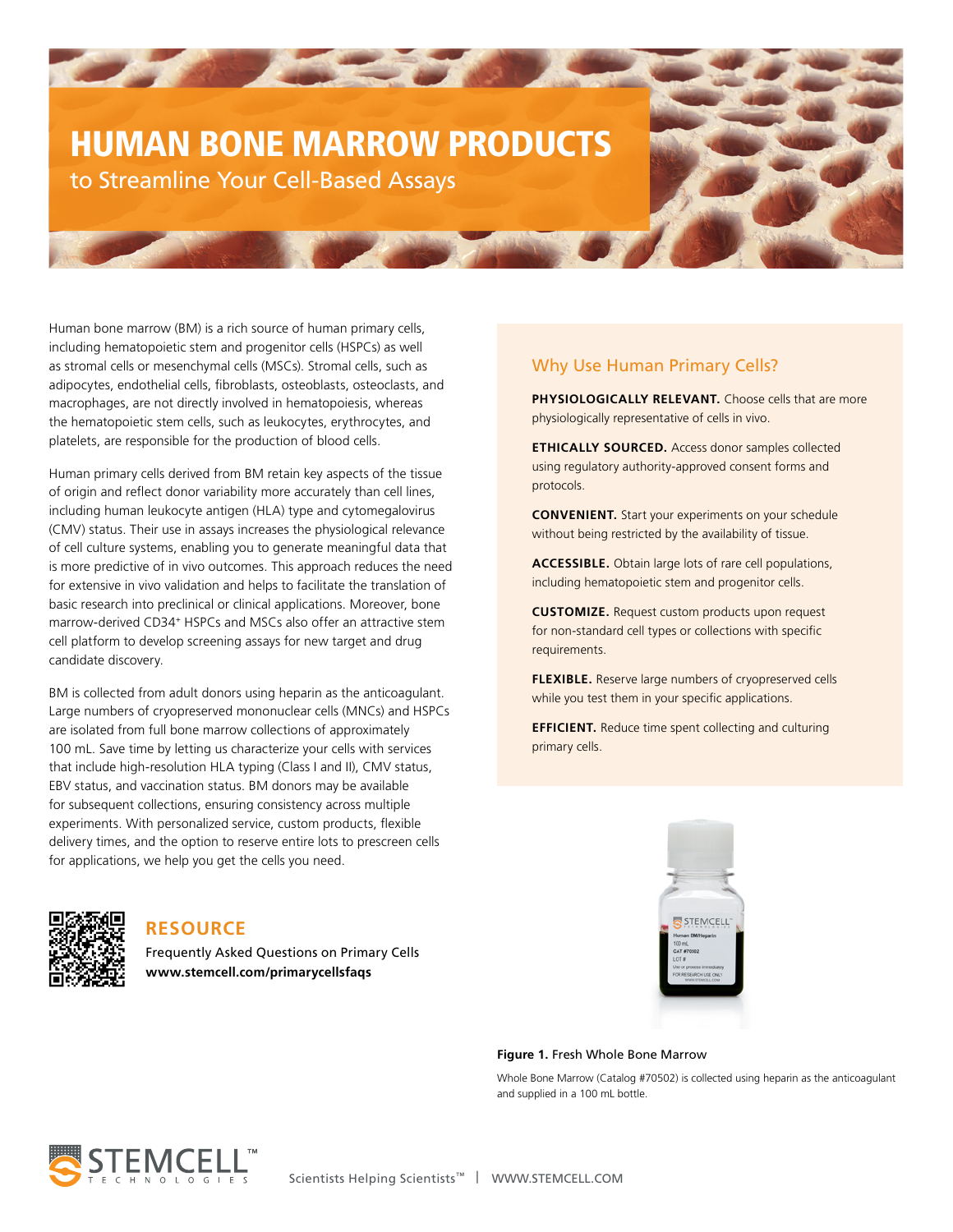#### Whole Bone Marrow

Fresh whole bone marrow is available in volumes of 25 mL, 50 mL, and 100 mL. Each size is supplied in a 100 mL bottle for convenient downstream processing (Figure 1).

#### Mononuclear Cells

BM MNCs are obtained by density gradient centrifugation of the whole bone marrow and cryopreserved in Cryostor® CS10. MNCs can be used for the enumeration of multipotential and lineagecommitted HPCs in the CFU assay (Figure 2).



#### **Figure 2.** Cryopreserved Bone Marrow MNCs Generate Hematopoietic Colonies in CFU Assays

Bone Marrow MNCs (Catalog #70001) were cultured in MethoCult™ H4034 Optimum Medium (Catalog #04034) for 14 days. Hematopoietic progenitor cells within the MNC population generated multiple colonies derived from colonyforming unit-granulocyte, erythroid, macrophage, megakaryocyte (CFU-GEMM). Colonies shown here were imaged on day 14 using a (A) 4X objective and (B) 10X objective, respectively.

#### Hematopoietic Stem and Progenitor Cells

BM CD34+ cells are isolated from MNCs and cryopreserved using StemSpan™ Serum-Free Expansion Medium (SFEM) (Catalog #09650) with 10% DMSO. BM CD34<sup>+</sup> cells are ideal for use in the CFU assay, which may be used to identify potential hematotoxicity of drug candidates in vitro.

#### Stromal Cells (MSCs)

BM stromal cells, also termed mesenchymal stem cells (MSCs), are fibroblast-like cells isolated from bone marrow MNCs. MSCs can also be isolated from other sources, including adipose, dental pulp, and umbilical cord tissues. MSCs are characterized by their ability to differentiate into adipocytes, chondrocytes, and osteoblasts in vitro.

Obtain MSCs derived from bone marrow MNCs, expanded for one passage using the MesenCult™-ACF Culture Kit and cryopreserved in CryoStor® CS10 (Catalog #07930) without the use of serum containing reagents, in a complete, animal component-free (ACF) culture condition (Figure 3). MSCs derived from bone marrow in ACF culture medium show greater expansion capacities while maintaining robust multi-lineage differentiation potential in vitro compared to MSCs derived in fetal bovine serum (FBS)-containing culture medium. As many as 100 vials of  $7.5 \times 10^5$  cells per vial are available per lot, making it possible to reserve large numbers of cells while you evaluate them in your specific applications, thereby reducing the need for repeated lot screening. Alternatively, researchers can also obtain MSCs derived under serum-containing culture conditions using the FBS-containing MesenCult™ Proliferation Kit.



#### **Figure 3.** Cryopreserved Bone Marrow Stromal Cells Cultured in MesenCult™-ACF Medium Maintain Robust Multi-Lineage Potential

Human bone marrow stromal cells derived in ACF medium (Catalog #70071) using the MesenCult™-ACF Culture Kit differentiate to (A) adipocytes (Oil Red O staining), (B) chondrocytes (Alcian Blue and Nuclear Fast Red staining), and (C) osteoblasts (Alizarin Red S staining) using the appropriate MesenCult™ differentiation kits.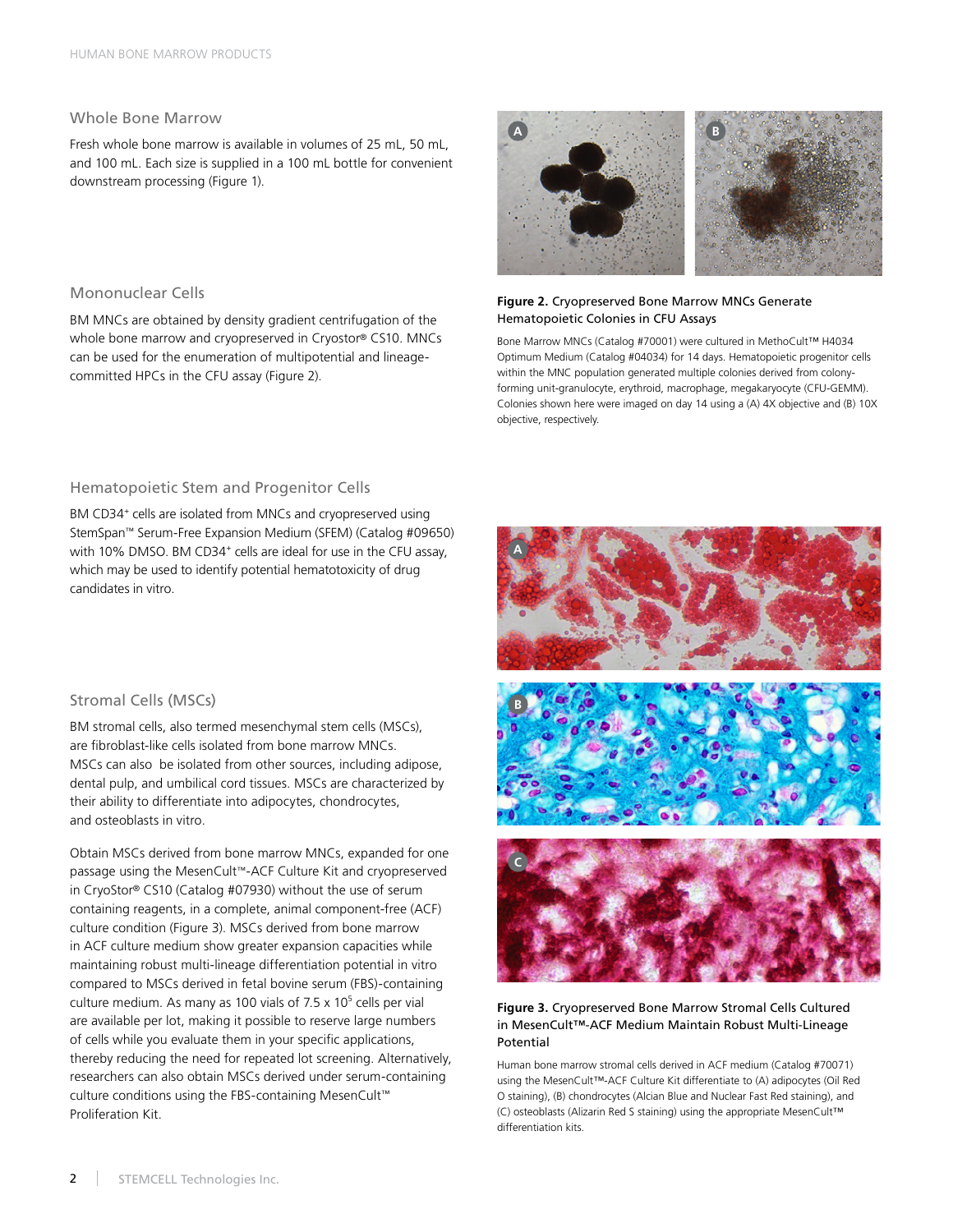#### ThawSTAR® CFT2 Automated Thawing System

Standardize your thawing process using the ThawSTAR® CFT2 Automated Thawing System (Catalog [#100-0650](https://www.stemcell.com/thawstar-cft2-automated-thawing-system.html))—a sensor-based, water-free instrument that delivers cell thawing profiles similar to those of a water bath. Conveniently thaw your cells in the biosafety cabinet, in ~2.5 minutes, while you prepare for the next step in your experiment.



#### **Figure 4.** ThawSTAR® CFT2 Automated Thawing System

ThawSTAR® CFT2 Automated Thawing System (Catalog #100-0650)—Automated cell thawing system for consistent thawing performance.

#### Quality, Ethically Sourced Human Primary Cells

All human primary cell products are ethically sourced using Informed Consent Forms (ICFs) and protocols approved by either an Institutional Review Board, the Food and Drug Administration (FDA), the U.S. Department of Health and Human Services, and/or an equivalent regulatory authority. Donations are performed in the United States in compliance with applicable federal, state, and local laws, regulations, and guidance. Donors are pre-screened for general health and viral status, including HIV-1, HIV-2, hepatitis B, and hepatitis C. Additional screening or analysis is available upon request.

Most purified cells are isolated using column-free cell isolation technology and cryopreserved in defined, serum-free media. State-of-the-art equipment, including automated cryogenic storage systems and cryogenic sample carriers, ensure cold chain custody management and high sample integrity. Cells are shipped with a Certificate of Analysis indicating guaranteed Quality Control testing results, including cell count, viability, and purity. STEMCELL's Quality Management System is certified to ISO 13485, Medical Devices.



For a complete listing of bone marrow primary cell products, please visit **www.stemcell.com/cells-bone-marrow**.